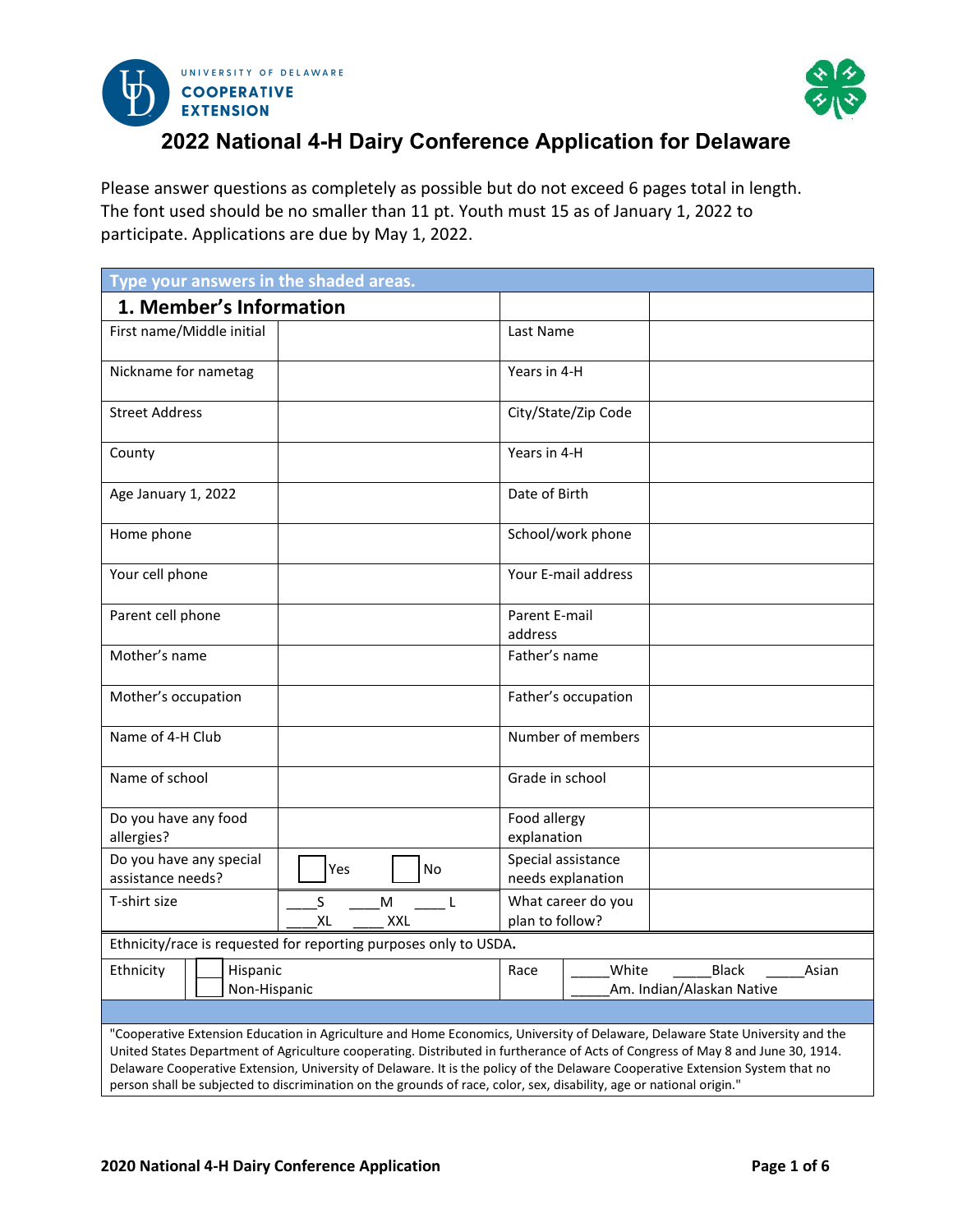| 2. Member's Summary         |                        |  |  |
|-----------------------------|------------------------|--|--|
| Years with Dairy Project:   | Breeds:                |  |  |
| Number of animals           | Number of animals      |  |  |
| carried this year in the 4- | owned this year in     |  |  |
| H Dairy Project:            | the 4-H Dairy Project: |  |  |
| Are you a member of any     | Please list other      |  |  |
| other dairy organizations?  | affiliations:          |  |  |

## **3. 4-H Activities**

Briefly list your involvement in 4-H activities and projects other than dairy related items.

### **4. Dairy Activities**

Briefly list your involvement in what you consider important dairy activities during your 4-H career (dairy judging, cow camp, fairs and breed shows, demonstrations, promotional events, dairy bowl, etc.)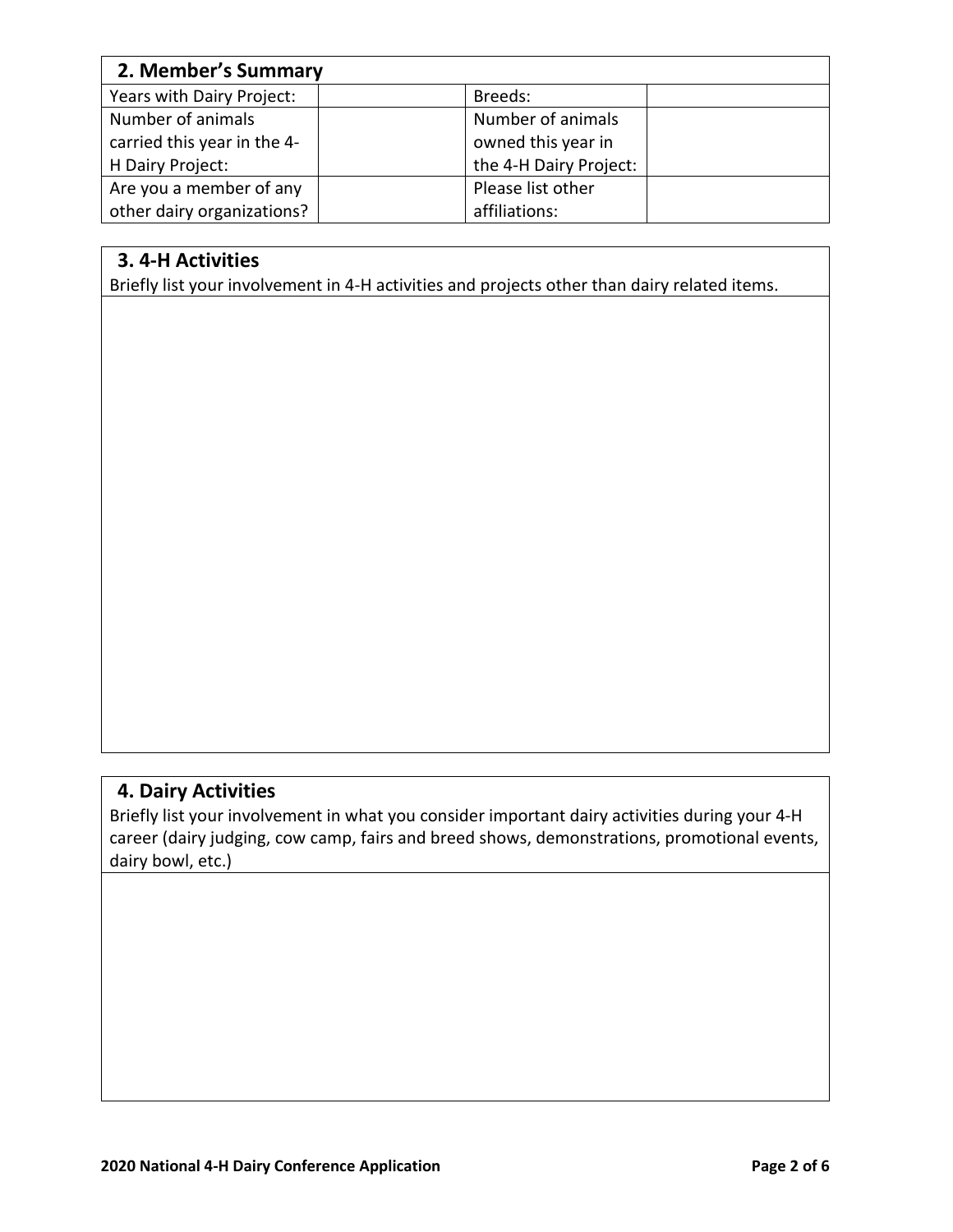|  |  |  | 5. Leadership Experience: |  |
|--|--|--|---------------------------|--|
|--|--|--|---------------------------|--|

|  | • Please describe your 4-H leadership experiences (i.e,, project, club, county, state) |
|--|----------------------------------------------------------------------------------------|
|  |                                                                                        |

• Please describe your school or leadership experiences outside of 4-H.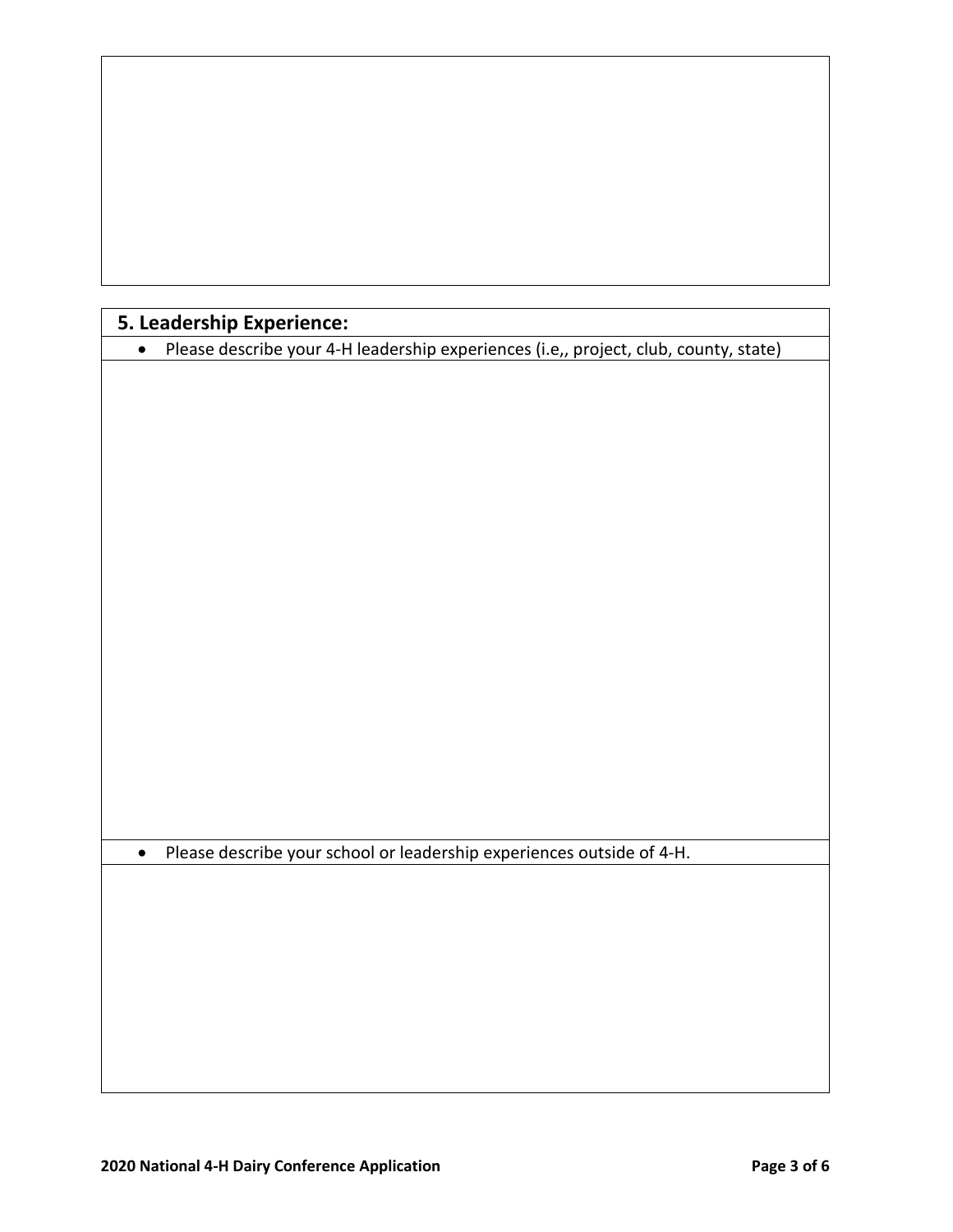|  |  | <b>6. Promotional Experience:</b> |
|--|--|-----------------------------------|
|--|--|-----------------------------------|

• Please describe your experience promoting 4-H.

• Please describe your experience promoting the dairy industry.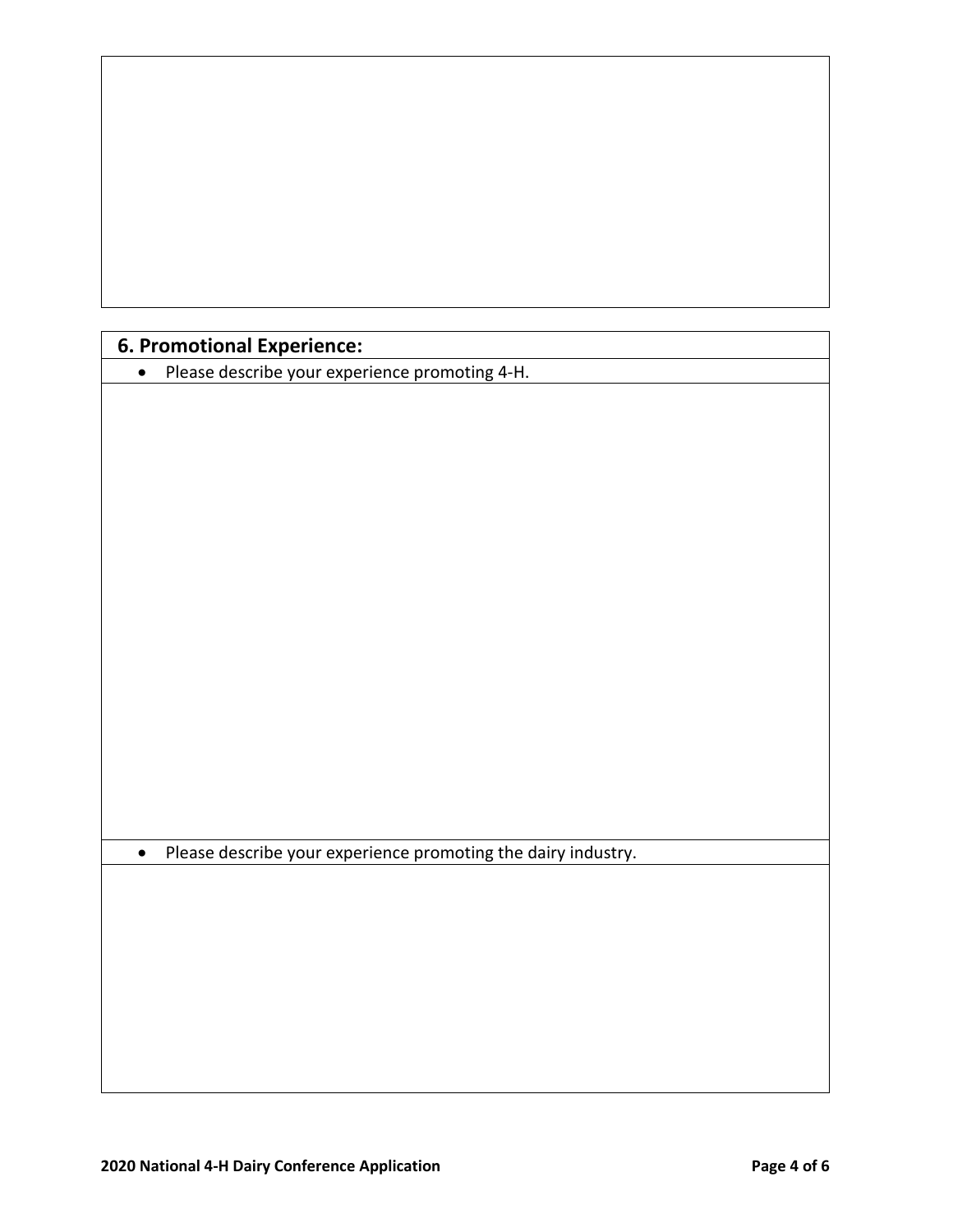# **7. Citizenship and Community Service**

List your involvement in community service in 4-H, your school, church and community.